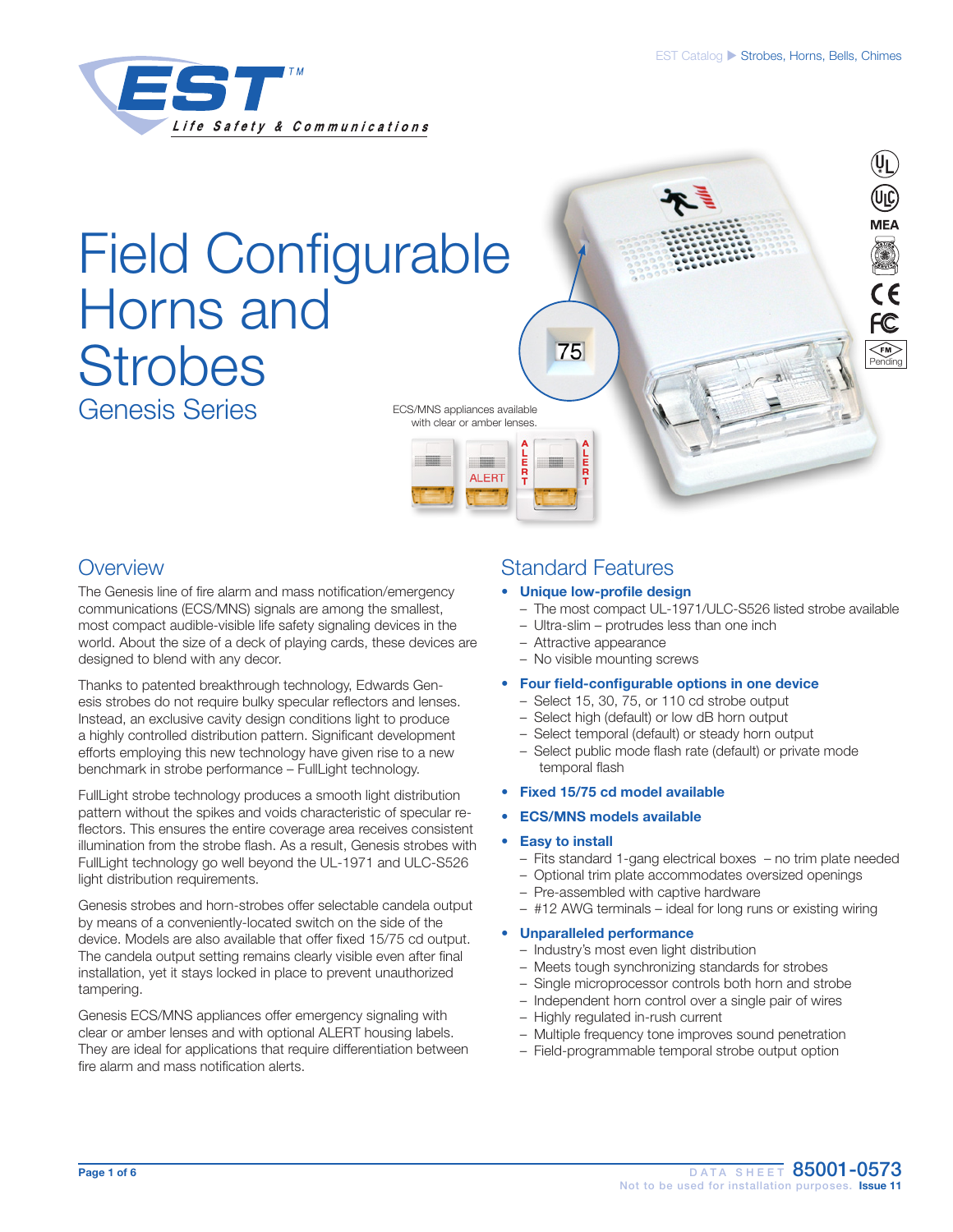### Application

Genesis strobes are UL 1971-listed for use indoors as wall-mounted public-mode notification appliances for the hearing impaired. Prevailing codes require strobes to be used where ambient noise conditions exceed 105 dBA (87dBA in Canada), where occupants use hearing protection, and in areas of public accommodation as defined in the *Americans with Disabilities Act (see application notes – USA)*.

Combination horn-strobe signals must be installed in accordance with guidelines established for strobe devices. Consult with your Authority Having Jurisdiction for details.

All Genesis strobes exceed UL synchronization requirements (within 10 milliseconds over a two-hour period) when used with a synchronization source. Synchronization is important in order to avoid epileptic sensitivity.

WARNING: These devices will not operate without electrical power. As fires frequently cause power interruptions, further safeguards such as backup power supplies may be required.

#### **Horns**

Genesis horn output reaches as high as 99 dB and features a unique multiple frequency tone that results in excellent sound penetration and an unmistakable warning of danger. Horns may be configured for either coded or non-coded signal circuits. They can also be set for low dB output with a jumper cut that reduces horn output by about 5 dB. Horn-only models may be ceiling-mounted or wall-mounted.

The suggested sound pressure level for each signaling zone used with alarm signals is at least 15 dB above the average ambient sound level, or 5 dB above the maximum sound level having a duration of at least 60 seconds, whichever is greater, measured 5 feet (1.5 m) above the floor. The average ambient sound level is, A-weighted sound pressure measured over a 24-hour period.

Doubling the distance from the signal to the ear will theoretically result in a 6 dB reduction of the received sound pressure level. The actual effect depends on the acoustic properties of materials in the space. A 3 dBA difference represents a barely noticeable change in volume.

#### ECS/MNS Applications

Genesis ECS/MNS strobe appliances bring the same highperformance fire alarm features and unobtrusive design to mass notification applications. Available with amber lenses and optional ALERT housing labels, they are ideal for applications that require differentiation between fire alarm and mass notification alerts.

### Installation

Genesis horns and strobes mount to any standard one-gang surface or flush electrical box. Matching optional trim plates are used to cover oversized openings and can accommodate one-gang, two-gang, four-inch square, or octagonal boxes, and European 100 mm square.



All Genesis signals come pre-assembled with captive mounting screws for easy installation. Two tabs at the top of the signal unlock the cover to reveal the mounting hardware. The shallow depth of Genesis devices leaves ample room behind the signal for extra wiring. Once installed with the cover in place, no mounting screws are visible.

Genesis Horn/Strobe with optional trim plate

#### Field Configuration

Temporal horn and horn-strobe models are factory set to sound in a **three-pulse** temporal pattern. Units may be con-

figured for use with coded systems by cutting a jumper on the circuit board. This results in a **steady output** that can be turned on and off (coded) as the system applies and removes power to the signal circuit. A Genesis Signal Master is required when hornstrobe models are configured for coded systems. Non-temporal, horn-only models sound a steady tone.

Genesis clear strobes and horn-strobes are shipped from the factory ready for use as **UL 1971 compliant** signals for public mode operation. These signals may be configured for **temporal flash** by cutting a jumper on the circuit board. This battery-saving feature is intended for private mode signaling only.

Genesis clear strobes and horn-strobes may be set for 15, 30, 75, or 110 candela output. The output setting is changed by simply opening the device and sliding the switch to the desired setting. The device does not have to be removed to change the output setting. The setting remains visible through a small window on the side of the device after the cover is closed.

Horns and horn-strobes are factory set for **high dB output**. Low dB output may be selected by cutting a jumper on the circuit board. This reduces the output by about 5 dB.

### **Wiring**

Field wiring terminals accommodate #18 to #12 AWG (0.75 mm<sup>2</sup>) to 2.5 mm²) wiring. Horns, strobes, and combination horn-strobes are interconnected with a single pair of wires as shown below.

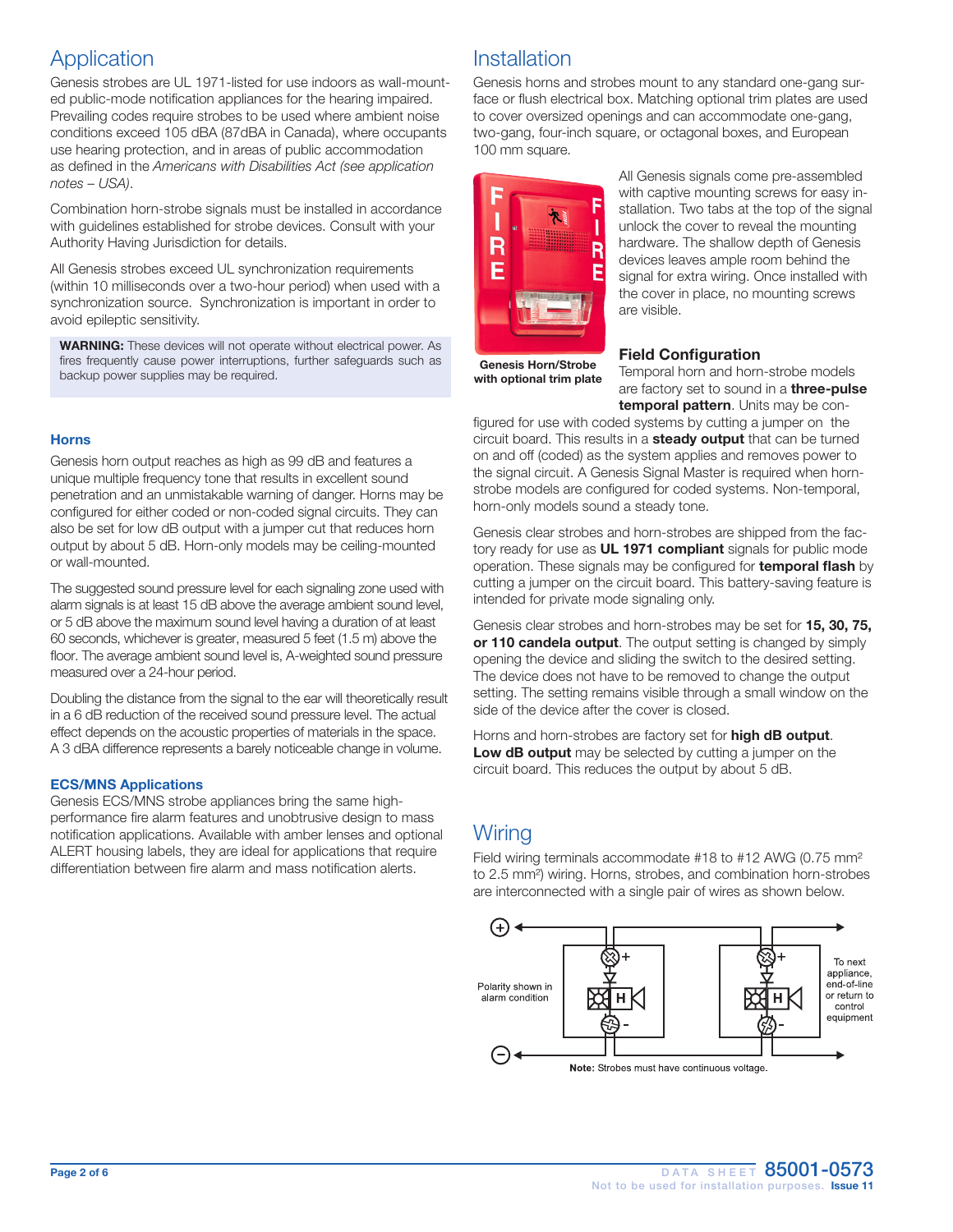### Current Draw

### Strobes, Horn-Strobes **Horns** Horns **Horns** Horns

#### Multi-cd Wall Strobes (G1-VM)

| UL<br><b>Rating</b> | $15 \text{ cd}^*$<br><b>RMS</b> | $30 \text{ cd}^*$<br><b>RMS</b> | 15/75 cd**<br><b>RMS</b> | 75 cd*<br><b>RMS</b> | 110 $cd*$<br><b>RMS</b> |
|---------------------|---------------------------------|---------------------------------|--------------------------|----------------------|-------------------------|
| $16$ Vdc            | 103                             | 141                             | 152                      | 255                  | 311                     |
| 16 Vfwr             | 125                             | 179                             | 224                      | 346                  | 392                     |

\*G1-VM multi-cd; \*\*G1F-V1575 fixed 15/75 cd

| <b>Typical</b> | 15 <sub>cd</sub> | 30 cd      | 15/75      | 75 cd      | 110 <sub>cd</sub> |
|----------------|------------------|------------|------------|------------|-------------------|
| <b>Current</b> | <b>RMS</b>       | <b>RMS</b> | <b>RMS</b> | <b>RMS</b> | <b>RMS</b>        |
| 16 Vdc         | 85               | 127        | 150        | 245        | 285               |
| 20 Vdc         | 71               | 98         | 123        | 188        | 240               |
| 24 Vdc         | 59               | 82         | 104        | 152        | 191               |
| 33 Vdc         | 46               | 64         | 84         | 112        | 137               |
| 16 Vfwr        | 119              | 169        | 223        | 332        | 376               |
| 20 Vfwr        | 103              | 143        | 189        | 253        | 331               |
| 24 Vfwr        | 94               | 129        | 169        | 218        | 262               |
| 33 Vfwr        | 87               | 112        | 148        | 179        | 205               |

#### Wall Temporal Horn-strobes - High dB Setting

| ul      | 15         | 30         |            |            |            | 15/75 75 110 $\sqrt[*]{61}$ -HDVM multi-cd |
|---------|------------|------------|------------|------------|------------|--------------------------------------------|
| Rating  | $c d^*$    | $c d^*$    | $cd**$     | $c d^*$    | $cd^*$     | **G1F-HDV1575 fixed 15/75 cd               |
|         | <b>RMS</b> | <b>RMS</b> | <b>RMS</b> | <b>RMS</b> | <b>RMS</b> |                                            |
| 16 Vdc  | 129        | 167        | 172        | 281        | 337        |                                            |
| 16 Vfwr | 176        | 230        | 269        | 397        | 443        |                                            |

| <b>Typical</b> | 15 <sub>cd</sub> | <b>30 cd</b> | 15/75      | <b>75 cd</b> | 110 cd     |
|----------------|------------------|--------------|------------|--------------|------------|
| <b>Current</b> | <b>RMS</b>       | <b>RMS</b>   | <b>RMS</b> | <b>RMS</b>   | <b>RMS</b> |
| 16 Vdc         | 102              | 135          | 160        | 246          | 309        |
| 20 Vdc         | 88               | 109          | 137        | 193          | 248        |
| 24 Vdc         | 81               | 94           | 122        | 161          | 203        |
| 33 Vdc         | 74               | 72           | 106        | 124          | 154        |
| 16 Vfwr        | 144              | 182          | 247        | 352          | 393        |
| 20 Vfwr        | 141              | 162          | 220        | 274          | 362        |
| 24 Vfwr        | 136              | 152          | 203        | 235          | 282        |
| 33 Vfwr        | 125              | 144          | 196        | 201          | 232        |

#### Wall Temporal Horn-strobes - Low dB Setting

| UL<br>Rating | 15<br>$c d^*$ | 30<br>$cd*$ | 15/75<br>$cd**$ | 75<br>$c d^*$ | 110<br>$c d^*$ |                              |
|--------------|---------------|-------------|-----------------|---------------|----------------|------------------------------|
|              | <b>RMS</b>    | <b>RMS</b>  | <b>RMS</b>      | <b>RMS</b>    | <b>RMS</b>     |                              |
| 16 Vdc       | 122           | 160         | 146             | 274           | 330            | *G1-HDVM multi-cd            |
| 16 Vfwr      | 162           | 216         | 231             | 383           | 429            | **G1F-HDV1575 fixed 15/75 cd |

| <b>Typical</b> | 15 <sub>cd</sub> | 30 <sub>cd</sub> | 15/75      | <b>75 cd</b> | 110 cd     |
|----------------|------------------|------------------|------------|--------------|------------|
| <b>Current</b> | <b>RMS</b>       | <b>RMS</b>       | <b>RMS</b> | <b>RMS</b>   | <b>RMS</b> |
| 16 Vdc         | 96               | 130              | 158        | 243          | 302        |
| 20 Vdc         | 79               | 104              | 133        | 189          | 241        |
| 24 Vdc         | 68               | 88               | 119        | 156          | 197        |
| 33 Vdc         | 56               | 71               | 100        | 118          | 146        |
| 16 Vfwr        | 128              | 180              | 241        | 344          | 389        |
| 20 Vfwr        | 118              | 157              | 213        | 266          | 343        |
| 24 Vfwr        | 113              | 144              | 195        | 230          | 279        |
| 33 Vfwr        | 112              | 137              | 182        | 197          | 226        |

#### Wall or Ceiling Mounted Temporal Horns (G1-HD)

| UL<br><b>Rating</b> | <b>High dB</b><br>(RMS) | Low dB<br>(RMS) |  |
|---------------------|-------------------------|-----------------|--|
| 16 Vdc              | 26                      | 19              |  |
| 24 Vdc              | 36                      | 27              |  |
| 33 Vdc              | 41                      | 33              |  |
| 16 Vfwr             | 51                      | 37              |  |
| 24 Vfwr             | 69                      | 52              |  |
| 33 Vfwr             | 76                      | 70              |  |

| <b>Typical</b> | High dB    | Low dB     |
|----------------|------------|------------|
| <b>Current</b> | <b>RMS</b> | <b>RMS</b> |
| 16 Vdc         | 22         | 17         |
| 20 Vdc         | 24         | 19         |
| 24 Vdc         | 27         | 22         |
| 33 Vdc         | 32         | 26         |
| 16 Vfwr        | 34         | 30         |
| 20 Vfwr        | 40         | 34         |
| 24 Vfwr        | 45         | 38         |
| 33 Vfwr        | 52         | 47         |

#### Wall or Ceiling Mounted Horns (G1-P)

| <b>UL Designation</b> | <b>Voltage Range</b> | Max. Current,<br><b>RMS</b> |
|-----------------------|----------------------|-----------------------------|
| Regulated 24<br>Vdc.  | $16 - 33$ Vdc        | $13 \text{ mA}$             |
| 24 fwr                | 16 - 33 Vfwr         | 11 $mA$                     |

| <b>Typical Current</b> | <b>RMS</b> |
|------------------------|------------|
| 24 Vdc                 | 10         |
| 24 Vdc                 | 11         |
| 31 Vdc                 | 12         |
| 20 Vfwr                |            |
| 24 Vfwr                | 10         |

Current values are shown in mA.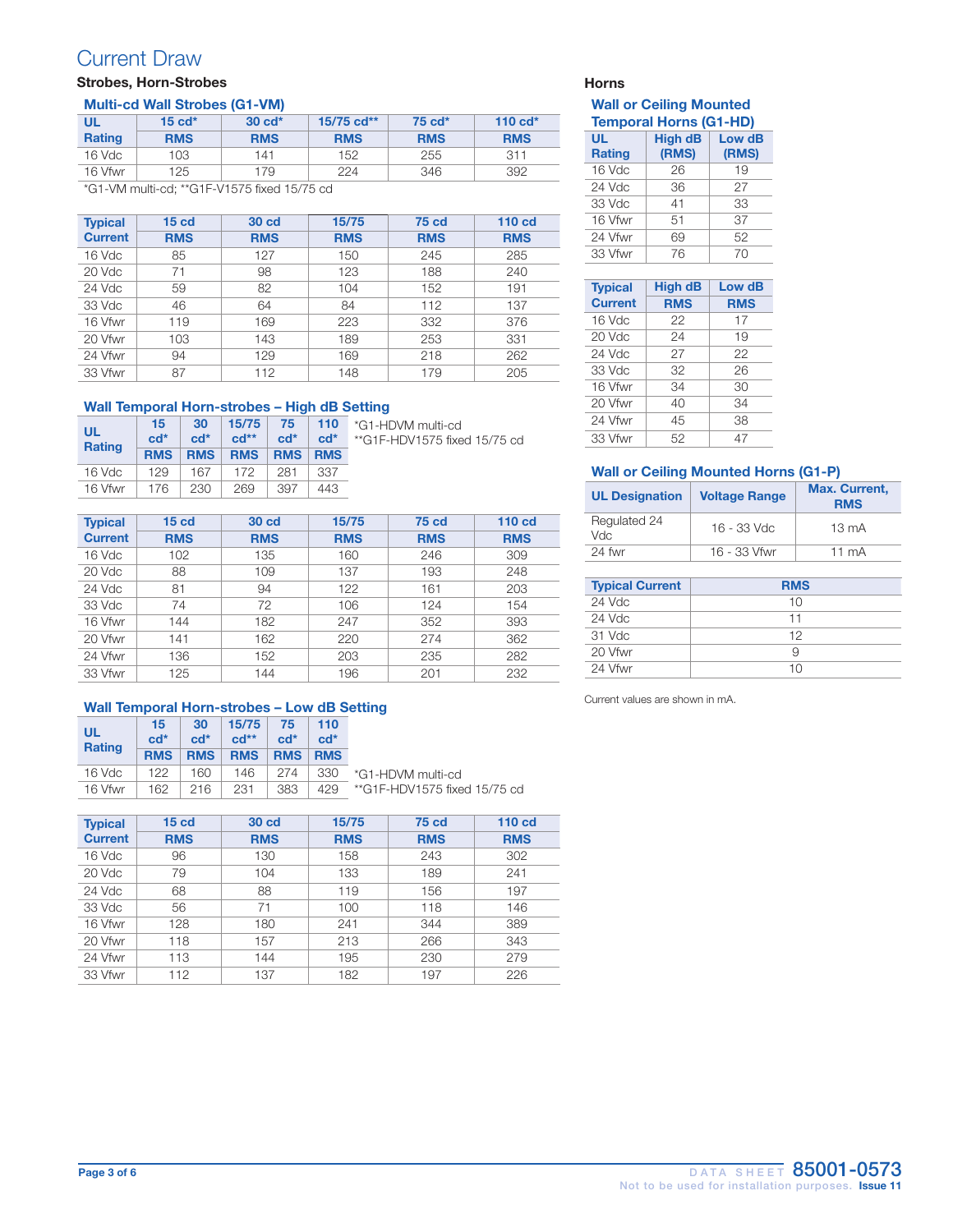### dBA output

| <b>High</b>                  |                 | <b>UL464</b>  | <b>Average</b>             | <b>Peak</b>                |
|------------------------------|-----------------|---------------|----------------------------|----------------------------|
| d <b>B</b><br><b>Setting</b> | <b>Temporal</b> | <b>Steady</b> | Temporal/<br><b>Steady</b> | Temporal/<br><b>Steady</b> |
| 16 Vdc                       | 81.4            | 85.5          | 91.4                       | 94.2                       |
| 24 Vdc                       | 84.4            | 88.6          | 94.5                       | 97.6                       |
| 33 Vdc                       | 86.3            | 90.4          | 96.9                       | 99.5                       |

| Low dB<br><b>Setting</b> |                 | <b>UL464</b>  | <b>Average</b>             | <b>Peak</b>                |
|--------------------------|-----------------|---------------|----------------------------|----------------------------|
|                          | <b>Temporal</b> | <b>Steady</b> | Temporal/<br><b>Steady</b> | Temporal/<br><b>Steady</b> |
| 16 Vdc                   | 76.0            | 80.1          | 86.3                       | 89.2                       |
| 24 Vdc                   | 79.4            | 83.5          | 89.8                       | 92.5                       |
| 33 Vdc                   | 82.1            | 86.5          | 92.5                       | 95.3                       |

#### Steady Tone Horns (G1-P series)

|         | <b>UL464</b> | Average | <b>Peak</b> |
|---------|--------------|---------|-------------|
| 16 Vdc  | 77 dBA, min  | 85 dBA  | $91$ dBA    |
| 16 Vfwr | 77 dBA, min  | 85 dBA  | 91 dBA      |

#### Notes

1. All values shown are dBA measured at 10 feet (3.01m).

2. UL464 values measured in reverberant room.

3. Average and Peak values are measured in anechoic chamber.

### Average Sound Output (dBA)

(High dB setting, anechoic, 24V, measured at 10ft)



### Light output - (effective cd)

Percent of UL rating versus angle



## **Specifications**

| Housing                        | Red or white textured UV stabilized, color impregnated engineered plastic. Exceeds 94V-0 UL flammability rating.                                         |
|--------------------------------|----------------------------------------------------------------------------------------------------------------------------------------------------------|
| Lens                           | Optical grade polycarbonate (clear)                                                                                                                      |
|                                | Strobes and horn-strobes are for wall-mount installation only. Horn-only models may be ceiling- or wall-mounted.                                         |
| Mounting                       | Flush mount: 21/2 inch (64 mm) deep one-gang box                                                                                                         |
| (indoor only)                  | Surface mount: Model 27193 surface mount box, wiremold box, or equivalent surface-mount box                                                              |
|                                | With optional trim plate: One-gang, two-gang, four-inch square, octagonal, or European single-gang box                                                   |
| Wire connections               | Screw terminals: single input for both horn and strobe. #18 to #12 AWG (0.75 mm <sup>2</sup> to 2.5 mm <sup>2</sup> ) wire size                          |
| Operating environment          | Indoor only: 32-120°F (0-49°C) ambient temperature. 93% relative humidity                                                                                |
|                                | UL 1971, UL 1638, UL 464, ULC S525, ULC S526, CSFM, CE, FCC, MEA.                                                                                        |
| Agency listings/approvals      | (All models comply with ADA Code of Federal Regulation Chapter 28 Part 36 Final Rule.)                                                                   |
| Dimensions (HxWxD)             | Signal: 4-1/2" x 2-3/4" x 13/16" (113 mm x 68 mm x 21 mm)                                                                                                |
|                                | Trimplate: 5" (127 mm); Height $-5-7/8$ " (149 mm); Depth $-$ 1/2" (13 mm)                                                                               |
|                                | G1-HD series temporal-tone horns: non-coded, filtered 16-33 Vdc or unfiltered 16-33 Vdc FWR (or coded when horn                                          |
|                                | set to steady tone)                                                                                                                                      |
| Operating voltage              | G1-HDVM series temporal-tone horn-strobes: non-coded, filtered 16-33 Vdc or unfiltered 16-33 Vdc FWR (or coded                                           |
|                                | (audible NAC only) when used with optional G1M Genesis Signal Master)                                                                                    |
|                                | G1-VM series strobes: non-coded, filtered 16 - 33 Vdc or unfiltered 16-33 Vdc FWR                                                                        |
|                                | G1-P series steady-tone horns: coded or non-coded, filtered 20-31 Vdc or unfiltered 20-27 Vfwr                                                           |
|                                | UL 1971, UL 1638, ULC S526: selectable 15 cd, 30 cd, 75 cd, or 110 cd output                                                                             |
| Strobe output rating           | UL 1971: 15 cd (fixed 15/75 cd models)                                                                                                                   |
|                                | UL 1638, ULCS526: 75 cd (fixed 15/75 cd models)                                                                                                          |
|                                | G1-VM strobes and G1-HDVM series temporal-tone horn-strobes: one flash per second synchronized with optional                                             |
| Strobe flash rate              | G1M Genesis Signal Master indefinitely within 10 milliseconds. Temporal setting (private mode only): synchronized to                                     |
|                                | temporal output of horns on same circuit                                                                                                                 |
| <b>Synchronization Sources</b> | SIGA-CC1S, SIGA-MCC1S, SIGA-CC2A, SIGA-MCC2A, G1M-RM                                                                                                     |
|                                | BPS6A, BPS10A, APS6A, APS10A, iO64, iO500, Fireshield Plus 3, 5 and 10 zone.                                                                             |
|                                | Add G1M for G1-CVM & G1-HDVM devices only.                                                                                                               |
|                                | G1-HD temporal-tone horns and G1-HDVM series temporal-tone horn-strobes: temporal rate synchronized with optional                                        |
| Horn pulse rate                | G1M Genesis Signal Master indefinitely within 10 milliseconds. G1-P steady-tone horns: continuous, steady tone only                                      |
| Temporal audible pattern       | $\frac{1}{2}$ sec ON, $\frac{1}{2}$ sec OFF, $\frac{1}{2}$ sec ON, $\frac{1}{2}$ sec OFF, $\frac{1}{2}$ sec ON, $\frac{1}{2}$ sec OFF, then repeat cycle |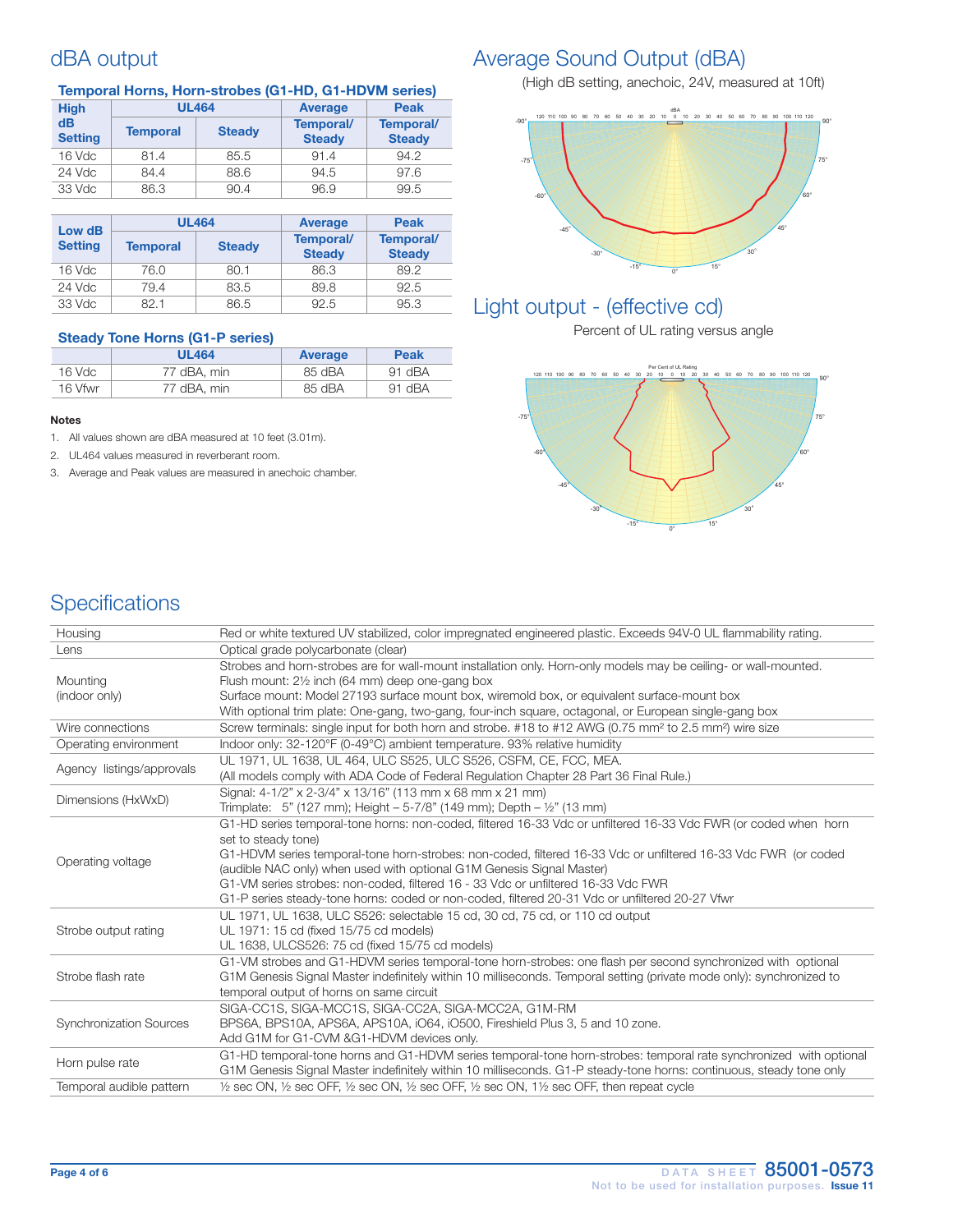## Candela Output

| Lens<br><b>Color</b> | <b>Rating</b> | <b>Switch</b><br><b>Position A</b> | <b>Switch</b><br><b>Position</b><br>в | <b>Switch</b><br><b>Position</b> | <b>Switch</b><br><b>Position</b><br>D |
|----------------------|---------------|------------------------------------|---------------------------------------|----------------------------------|---------------------------------------|
| Amber                | UL 1638       | 110 cd                             | 75 cd                                 | 30 cd                            | 15 <sub>cd</sub>                      |
| Amber                | $U1 1971*$    | 88 cd                              | 60 cd                                 | $24$ cd                          | 12 <sub>cd</sub>                      |
| Clear                | UL 1971       | 110 cd                             | 75 cd                                 | 30 <sub>cd</sub>                 | 15 <sub>cd</sub>                      |

*\* Equivalent Rating*

Fire appliances available with white or red housings.



#### ECS/MNS appliances available with clear or amber lenses.



### Ordering Information

| <b>Model</b>                                                           | <b>Housing</b> | <b>Marking</b> | Lens  | <b>Strobe</b>                                           | <b>Horn</b>            | Ship Wt. Ibs (kg) |  |  |
|------------------------------------------------------------------------|----------------|----------------|-------|---------------------------------------------------------|------------------------|-------------------|--|--|
| Fire Alarm Appliances (c/w running man icon screen printed on housing) |                |                |       |                                                         |                        |                   |  |  |
| G1-VM                                                                  | White          | None           | Clear | Selectable 15, 30, 75, or 110 cd                        | Strobe only            | 0.25(0.11)        |  |  |
| G1F-HD                                                                 | White          | <b>FIRE</b>    | Clear | Horn only                                               | Selectable high/low dB | 0.25(0.11)        |  |  |
| G1F-HDV1575                                                            | White          | <b>FIRE</b>    | Clear | 15/75 cd <sup>1</sup>                                   | Temporal hi/lo dB-24V  | 0.25(0.11)        |  |  |
| G1F-HDVM                                                               | White          | <b>FIRE</b>    | Clear | Selectable 15, 30, 75, or 110 cd                        | Selectable high/low dB | 0.25(0.11)        |  |  |
| G <sub>1F-P</sub>                                                      | White          | <b>FIRE</b>    | Clear | Steady Horn (not compatible with Genesis Signal Master) |                        | 0.25(0.11)        |  |  |
| G1F-V1575                                                              | White          | <b>FIRE</b>    | Clear | 15/75 cd <sup>1</sup>                                   | Strobe only            | 0.25(0.11)        |  |  |
| G1F-VM                                                                 | White          | <b>FIRE</b>    | Clear | Selectable 15, 30, 75, or 110 cd                        | Strobe only            | 0.25(0.11)        |  |  |
| G1-HD                                                                  | White          | None           | Clear | Horn only                                               | Selectable high/low dB | 0.25(0.11)        |  |  |
| G1-HDVM                                                                | White          | None           | Clear | Selectable 15, 30, 75, or 110 cd                        | Selectable high/low dB | 0.25(0.11)        |  |  |
| $G1-P$                                                                 | White          | None           | Clear | Steady Horn (not compatible with Genesis Signal Master) |                        | 0.25(0.11)        |  |  |
| G1RF-HD                                                                | Red            | <b>FIRE</b>    | Clear | Horn only                                               | Selectable high/low dB | 0.25(0.11)        |  |  |
| G1RF-HDV1575                                                           | Red            | <b>FIRE</b>    | Clear | 15/75 cd <sup>1</sup>                                   | Temporal hi/lo dB-24V  | 0.25(0.11)        |  |  |
| G1RF-HDVM                                                              | Red            | <b>FIRE</b>    | Clear | Selectable 15, 30, 75, or 110 cd                        | Selectable high/low dB | 0.25(0.11)        |  |  |
| G1RF-P                                                                 | Red            | <b>FIRE</b>    | Clear | Steady Horn (not compatible with Genesis Signal Master) |                        | 0.25(0.11)        |  |  |
| G1RF-V1575                                                             | Red            | <b>FIRE</b>    | Clear | 15/75 cd <sup>1</sup>                                   | Strobe only            | 0.25(0.11)        |  |  |
| G1RF-VM                                                                | Red            | <b>FIRE</b>    | Clear | Selectable 15, 30, 75, or 110 cd                        | Strobe only            | 0.25(0.11)        |  |  |
| G1R-HD                                                                 | Red            | None           | Clear | Horn only                                               | Selectable high/low dB | 0.25(0.11)        |  |  |
| G1R-HDVM                                                               | Red            | None           | Clear | Selectable 15, 30, 75, or 110 cd                        | Selectable high/low dB | 0.25(0.11)        |  |  |
| G <sub>1</sub> R-P                                                     | Red            | None           | Clear | Steady Horn (not compatible with Genesis Signal Master) |                        | 0.25(0.11)        |  |  |
| G1R-VM                                                                 | Red            | None           | Clear | Selectable 15, 30, 75, or 110 cd                        | Strobe only            | 0.25(0.11)        |  |  |

#### ECS/MNS Appliances (no running man icon on housing)

| G1WA-VMA | White | <b>ALERT</b> | Amber | Selectable A. B. C or D          | Strobe only | 0.25(0.11) |
|----------|-------|--------------|-------|----------------------------------|-------------|------------|
| G1WA-VMC | White | <b>ALERT</b> | Clear | Selectable 15, 30, 75, or 110 cd | Strobe only | 0.25(0.11) |
| G1WN-VMA | White | None         | Amber | Selectable A, B, C or D          | Strobe only | 0.25(0.11) |
| G1WN-VMC | White | None         | Clear | Selectable 15, 30, 75, or 110 cd | Strobe only | 0.25(0.11) |

#### Trim Plates

| G <sub>1</sub> T  | White | None         | Genesis Trim Plate (for two-gang or 4" square boxes) | 0.15(0.7) |
|-------------------|-------|--------------|------------------------------------------------------|-----------|
| G <sub>1</sub> RT | Red   | None         | Genesis Trim Plate (for two-gang or 4" square boxes) | 0.15(0.7) |
| G1T-FIRE          | White | <b>FIRE</b>  | Genesis Trim Plate (for two-gang or 4" square boxes) | 0.15(0.7) |
| G1RT-FIRE         | Red   | <b>FIRE</b>  | Genesis Trim Plate (for two-gang or 4" square boxes) | 0.15(0.7) |
| G1WT-ALERT        | White | <b>ALERT</b> | Genesis Trim Plate (for two-gang or 4" square boxes) | 0.15(0.7) |

#### Surface Boxes

| _____________ |       |     |                            |                                   |
|---------------|-------|-----|----------------------------|-----------------------------------|
| $27193 - 1$   | White | N/A | One-gang surface mount box | $\sqrt{2}$<br>(∪. <i>∽</i>        |
| $27193 -$     | Red   | N/A | One-gang surface mount box | $\sqrt{2}$<br>. IU. <sup>47</sup> |

<sup>1</sup> These 15/75 cd models provide fixed output and are not multi-candela devices. The 15 cd output component complies with UL1971, while the 75 cd output component complies with UL 1638.